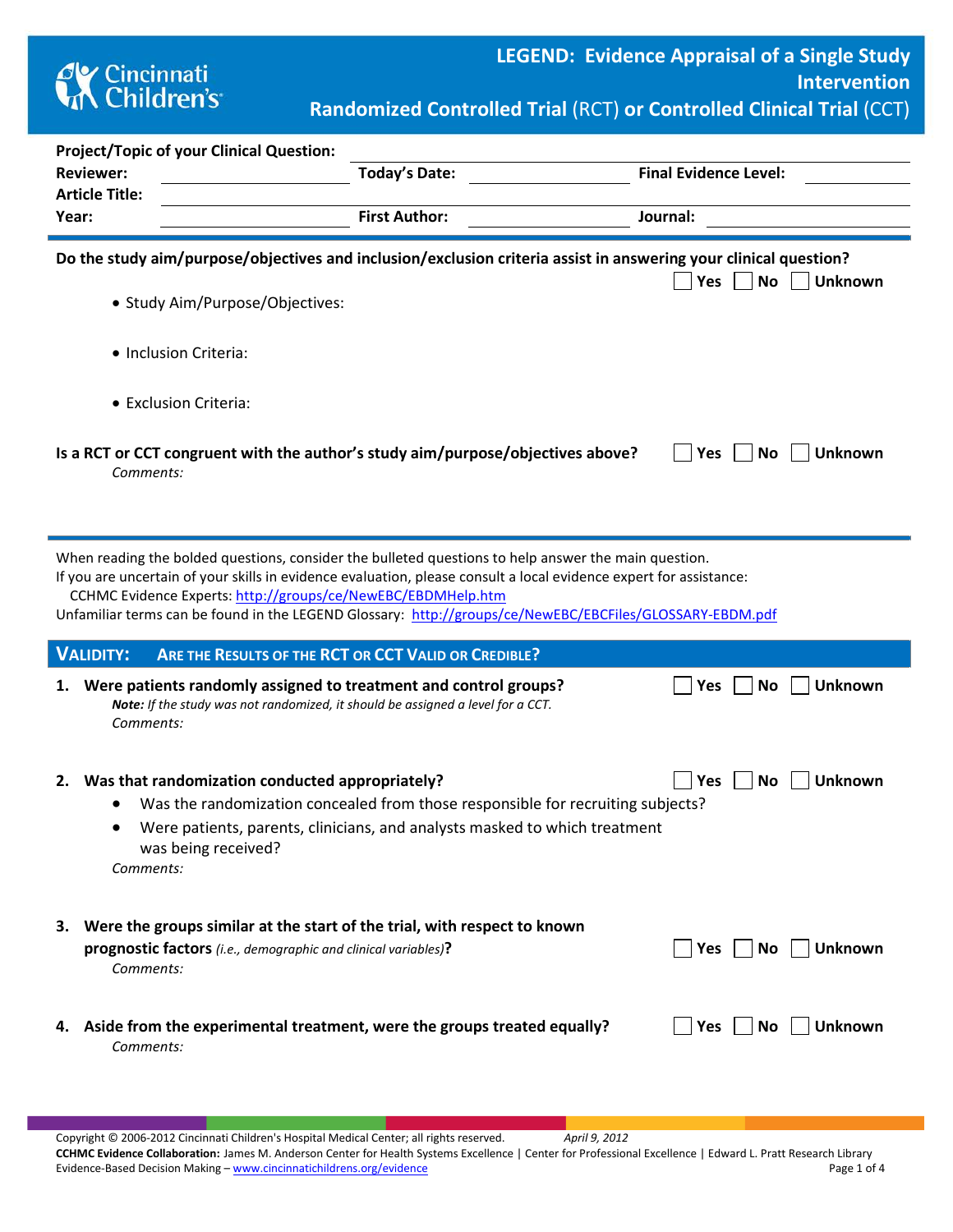|    | Cincinnati<br>Children's                                                                                  | Randomized Controlled Trial (RCT) or Controlled Clinical Trial (CCT)                                                                                                       | <b>LEGEND: Evidence Appraisal of a Single Study</b><br><b>Intervention</b> |
|----|-----------------------------------------------------------------------------------------------------------|----------------------------------------------------------------------------------------------------------------------------------------------------------------------------|----------------------------------------------------------------------------|
|    | Was there a low rate of attrition?<br>Comments:                                                           | 5. Were all patients who entered the trial accounted for at its conclusion?<br>Note: If greater than 20% lost to follow up, bias may be of greater concern.                | <b>Unknown</b><br>Yes<br>No.                                               |
|    | randomized (i.e., intention-to-treat analysis)?<br>Comments:                                              | 6. Were patients accounted for (and analyzed) in the groups to which they were                                                                                             | <b>Unknown</b><br>Yes<br>No.                                               |
|    | Comments:                                                                                                 | 7. Was the study process long enough to fully study effects of the intervention?                                                                                           | Yes<br><b>Unknown</b><br><b>No</b>                                         |
| 8. | Comments:                                                                                                 | Were instruments used to measure the outcomes valid and reliable?                                                                                                          | <b>Unknown</b><br>Yes<br>No                                                |
|    | 9. Was there freedom from conflict of interest?<br>Sponsor/Funding Agency or Investigators<br>Comments:   |                                                                                                                                                                            | <b>Unknown</b><br>Yes<br>No                                                |
|    | <b>RELIABILITY:</b>                                                                                       | <b>ARE THESE VALID STUDY RESULTS IMPORTANT?</b>                                                                                                                            |                                                                            |
|    | 10. Did the study have a sufficiently large sample size?<br>Was there a power analysis?<br>٠<br>Comments: | Did the sample size achieve or exceed that resulting from the power analysis?<br>Did each subgroup also have sufficient sample size (e.g., at least 6 to 12 participants)? | Unknown<br>Yes<br>Νo                                                       |
|    |                                                                                                           | 11. What were the main results of the RCT or CCT? (e.g., Helpful data: Page #, Table #, Figures, Graphs)                                                                   |                                                                            |
|    |                                                                                                           | What was the effect size? (How large was the treatment effect?)                                                                                                            |                                                                            |

• What were the measures of statistical uncertainty *(e.g., precision)*? *(Were the results presented with Confidence Intervals or Standard Deviations?)*

## 12. Were the results statistically significant? **All and Statistical Statistical Statistical** Statistical Mo **No Unknown**

*Comments:*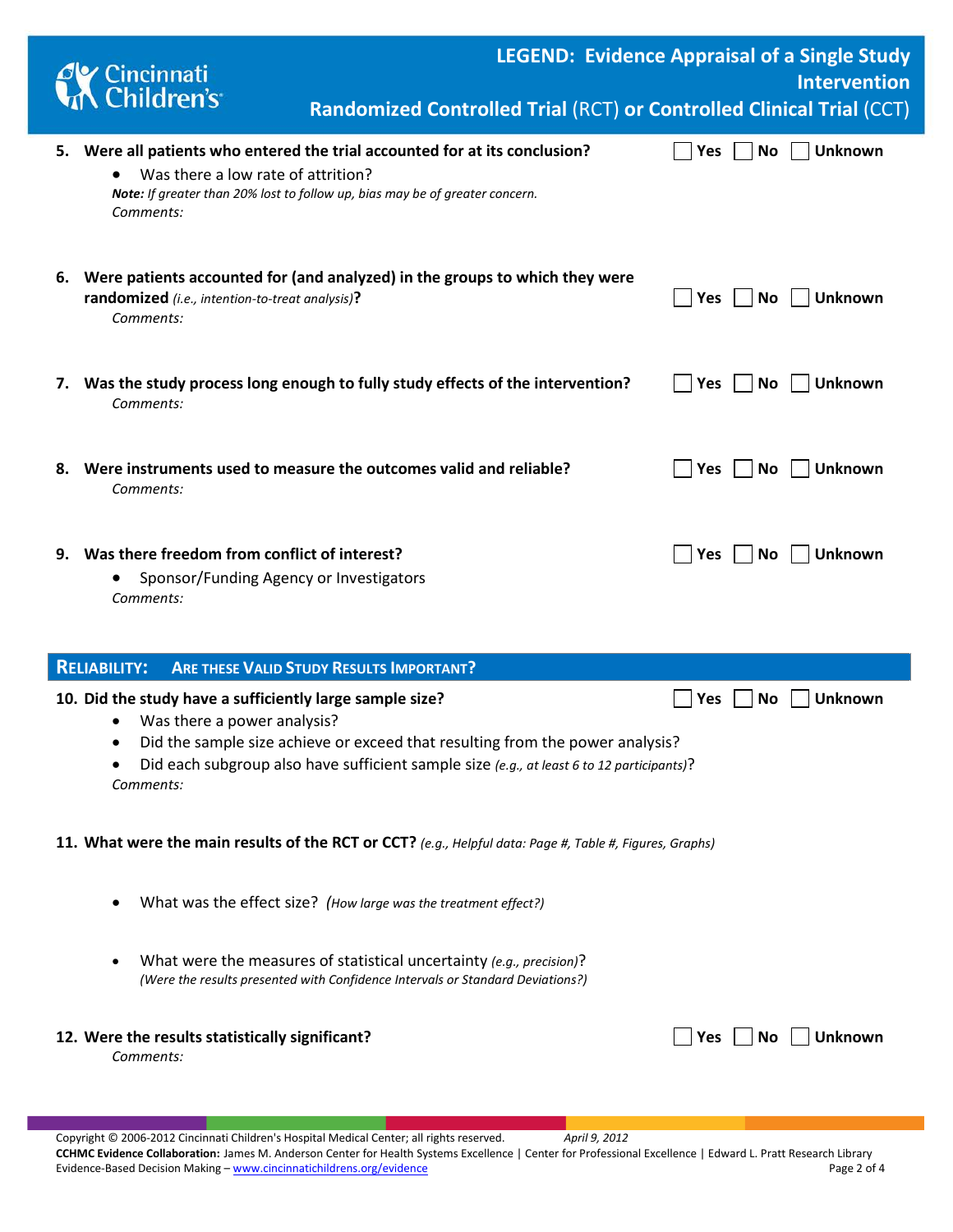| Cincinnati<br>A Children's                                                                                                                                | <b>LEGEND: Evidence Appraisal of a Single Study</b><br>Randomized Controlled Trial (RCT) or Controlled Clinical Trial (CCT)                                                                                     |            |           | <b>Intervention</b> |
|-----------------------------------------------------------------------------------------------------------------------------------------------------------|-----------------------------------------------------------------------------------------------------------------------------------------------------------------------------------------------------------------|------------|-----------|---------------------|
| 13. Were the results clinically significant?<br>to the results?<br>Comments:                                                                              | If potential confounders were identified, were they discussed in relationship                                                                                                                                   | Yes        | <b>No</b> | <b>Unknown</b>      |
| 14. Were adverse events assessed?<br>Comments:                                                                                                            |                                                                                                                                                                                                                 | <b>Yes</b> | No.       | Unknown             |
| <b>APPLICABILITY:</b>                                                                                                                                     | CAN I APPLY THESE VALID, IMPORTANT STUDY RESULTS TO TREATING MY PATIENTS?                                                                                                                                       |            |           |                     |
| 15. Can the results be applied to my population of interest?<br>Is the treatment feasible in my care setting?<br>٠<br>$\bullet$<br>$\bullet$<br>Comments: | Do the patient outcomes apply to my population or question of interest?<br>Are the likely benefits worth the potential harm and costs?<br>Were the patients in this study similar to my population of interest? | Yes        | No        | Unknown             |
| and its consequences?<br>Comments:                                                                                                                        | 16. Are my patient's and family's values and preferences satisfied by the treatment                                                                                                                             | Yes        | <b>No</b> | Unknown             |
| Comments:                                                                                                                                                 | 17. Would you include this study/article in development of a care recommendation?                                                                                                                               | <b>Yes</b> | No.       | Unknown             |
| <b>ADDITIONAL COMMENTS OR CONCLUSIONS ("TAKE-HOME POINTS"):</b>                                                                                           |                                                                                                                                                                                                                 |            |           |                     |